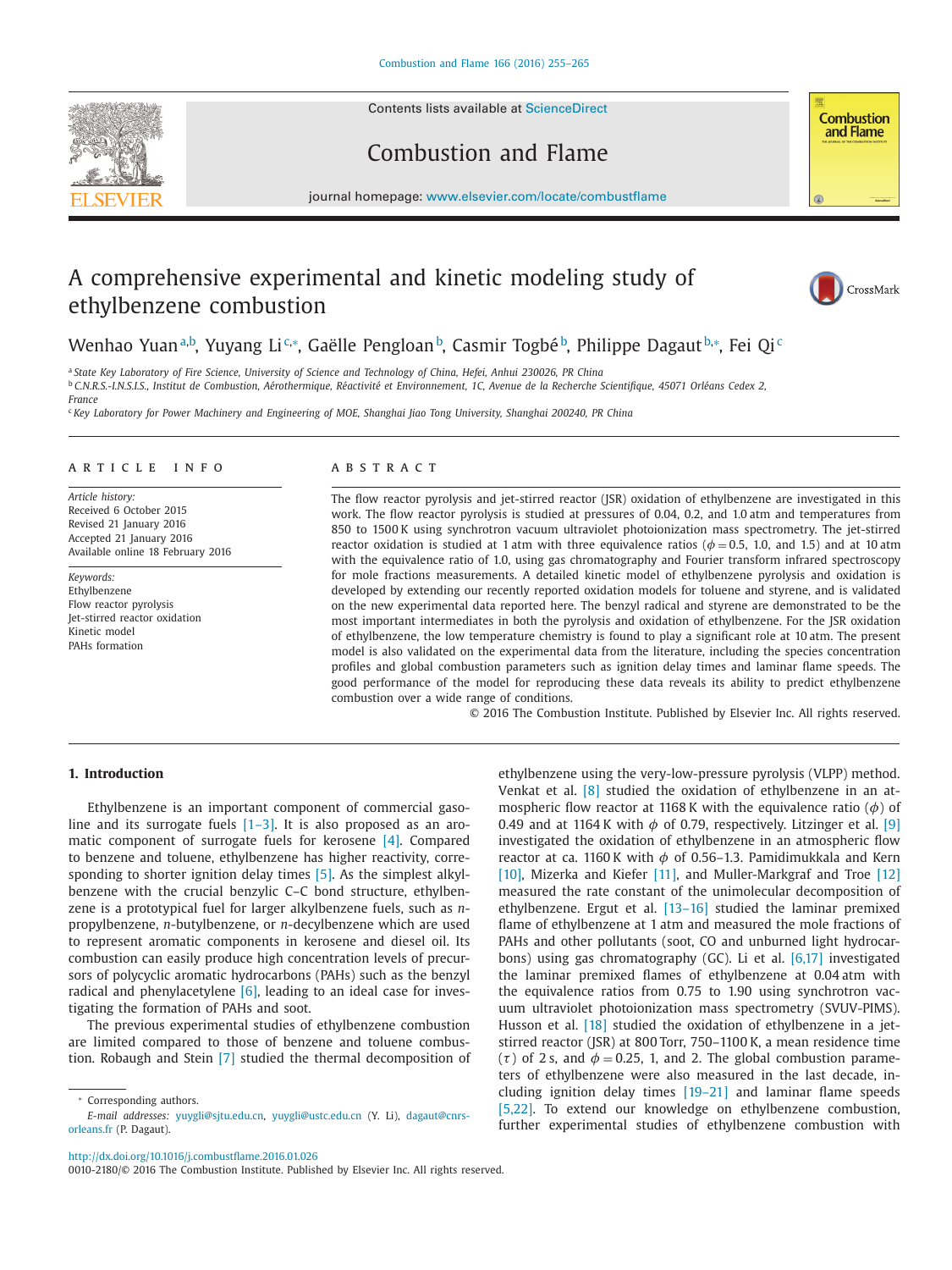comprehensive speciation and at a variety of experimental conditions are needed.

Based on the experimental results, several kinetic models of ethylbenzene were proposed. Dagaut [\[23\]](#page--1-0) proposed a detailed kinetic model of monocyclic aromatic hydrocarbons and validated it on the ignition delay times of ethylbenzene. Li et al. [\[17\]](#page--1-0) proposed a kinetic model of ethylbenzene and validated it on the speciation data of premixed ethylbenzene flames. Husson et al. [\[18\]](#page--1-0) proposed a kinetic model of ethylbenzene and validated it on the low-temperature JSR oxidation data. Mehl et al. [\[22\]](#page--1-0) simulated the laminar flame speeds of ethylbenzene using a detailed kinetic model based on the toluene model of Metcalfe et al. [\[24\].](#page--1-0) All of these kinetic models validate one or two sets of experimental data, which cover relatively narrow conditions. It is noticed that a kinetic model of ethylbenzene with comprehensive validation is still lack and few concerns have been paid on the formation of PAHs.

This work reports a new experimental investigation on the flow reactor pyrolysis of ethylbenzene at 0.04, 0.2, and 1 atm using SVUV-PIMS and the JSR oxidation of ethylbenzene at 1 and 10 atm using GC. A new kinetic model of ethylbenzene is developed and validated on experimental data at a wide range of conditions, including the flow reactor pyrolysis and jet-stirred reactor oxidation data in this work and the experimental data from the literature.

#### **2. Experimental methods**

#### *2.1. Flow reactor pyrolysis*

The flow reactor pyrolysis experiment is performed at National Synchrotron Radiation Laboratory in Hefei, China. Detailed descriptions of the beamlines and pyrolysis apparatus have been presented in our previous work [\[25–29\].](#page--1-0) In brief, the pyrolysis apparatus consists of a pyrolysis chamber with an electrically heated flow reactor, a differentially pumped chamber with a molecular beam sampling system and a photoionization chamber with a home-made reflectron time-of-flight mass spectrometer (RTOF-MS). Ethylbenzene with a purity of  $\geq$ 99.5% is purchased from Aladdin Industrial Inc., Shanghai, China. It is gasified in a vaporizer with the temperature maintaining at 453 K which is about 40 K higher than its boiling point. After the vaporization, the gas mixture of ethylbenzene (1 vol%) and argon (99 vol%) with a total flow rate of 1000 standard cubic centimeters per minute (sccm) is fed into the flow tube in the reactor. The flow tube is made of  $\alpha$ -alumina to reduce wall catalytic effects [\[30–32\]](#page--1-0) and has a 150 mm heating length. A small inner diameter (7.0 mm) is used to ensure strong radial diffusion effects, reduce radial concentration gradients and achieve adequately homogeneous reaction circumstances according to the experiences in previous laminar flow reactor experiments [\[33–35\].](#page--1-0) The temperature distributions along the centerline of the flow tube are measured by an S-type thermocouple. Detailed description of the temperature measurement method has been provided in previous studies [\[27,28\].](#page--1-0) Methodologies for intermediates identification and mole fractions evaluation were also reported in detail previously [\[28\].](#page--1-0) The uncertainties of evaluated mole fractions are estimated to be within $\pm$  25% for pyrolysis products with known photoionization cross sections (PICSs), and a factor of 2 for those with estimated PICSs. The PICSs of pyrolysis species are available in the online database [\[36\].](#page--1-0)

#### *2.2. Jet-stirred reactor oxidation*

The JSR oxidation experiment is performed at C.N.R.S in Orléans, France. Table 1 lists the detailed experimental conditions. The jet-stirred reactors used in this work and the experimental procedure are similar to those used before [\[37–39\].](#page--1-0) It consists of a small fused silica sphere of 40 mm inner diameter (ID). Four 1 mm ID nozzles are mounted in the sphere to feed the gases and achieve stirring. A regulated heating wire of ca. 1.5 kW maintained the temperature of the reactor at the desired working temperature. Good thermal homogeneity along the whole vertical axis of the reactor (gradients of ca. 1 K/cm) is observed for each experiment by thermocouple (0.16 mm chromel-alumel or Pt/Pt–Rh 10%) measurements (typical change≤ 5 K) [\[38,39\].](#page--1-0) A high-pressure liquid chromatography pump (Hewlett Packard 1100) is used to deliver sonically degassed ethylbenzene (99.8% purity, Sigma Aldrich) to an atomizer–vaporizer assembly maintained at 453 K. A high degree of dilution (0.2% volume of fuel) is used in order to reduce temperature gradients in the reactor caused by the oxidation heat release. High-purity oxygen (99.995%) is used in the experiment. The reactants are diluted by nitrogen ( $<$  50 ppm O<sub>2</sub>,  $<$ 1000 ppm Ar,  $\lt$ 5 ppm H<sub>2</sub>) and mixed at the entrance of the injectors. All the gases are preheated before injection to minimize temperature gradients inside the reactor.

The reacting mixtures are sampled by means of a fused silica low-pressure sonic probe. The samples are analyzed online by Fourier transform infrared spectroscopy to quantify  $H_2O$ ,  $CO$ ,  $CO_2$ , CH<sub>2</sub>O and by GC combined with mass spectrometer and flame ionization detector (FID) to measure the other species. The offline analyses are performed for the samples stored in 1 L Pyrex bulbs. Gas chromatographs equipped with capillary columns (DB-5 ms,  $Al_2O_3$ -KCl, Poraplot U and Carboplot-P7), a thermal conductivity detector, and an FID are used to analysis the offline samples.

### **3. Kinetic model**

The detailed kinetic model of ethylbenzene ( $A1C<sub>2</sub>H<sub>5</sub>$ , nomenclature in the present model) consisting of 229 species and 1563 reactions is developed by extending our recently published toluene [\[40,41\]](#page--1-0) and styrene [\[42\]](#page--1-0) models. The detailed description of the sub-mechanisms of styrene  $(A1C<sub>2</sub>H<sub>3</sub>)$ , toluene  $(A1CH<sub>3</sub>)$ , benzene (A1), 1,3-cyclopentadiene ( $C_5H_6$ ), and PAHs has been presented in those previous work  $[40-42]$ , and will not be repeated here. The development of the sub-mechanism of ethylbenzene is introduced below. Some key reactions in the sub-mechanism of ethylbenzene are listed in Table S1 in the *Supplementary material*.

According to the pioneering work of Litzinger et al. [\[9\],](#page--1-0) there are three important types of reactions that contribute to the decomposition of ethylbenzene, namely, the homolysis of the side ethyl chain ( $R1$ ) forming benzyl ( $A1CH<sub>2</sub>$ ) and methyl ( $CH<sub>3</sub>$ ) radicals, ipso-substitution by H and OH  $((R2), (R3))$  $((R2), (R3))$  $((R2), (R3))$  $((R2), (R3))$  $((R2), (R3))$  and H-atom abstraction reactions ( $(R4)$ – $(R6)$ ). In this work, the rate constant of  $(R1)$  is derived from the previous experimental results of Pamidimukkala and Kern [\[10\],](#page--1-0) Mizerka and Kiefer [\[11\],](#page--1-0) and Muller-Markgraf and

**Table 1** Experimental conditions of the JSR oxidation of ethylbenzene.

| Φ    | T(K)      | Ethylbenzene (%mol) | $O_2$ (%mol) | $N_2$ (%mol) | $P$ (atm) | $\tau$ (s) |
|------|-----------|---------------------|--------------|--------------|-----------|------------|
| 0.50 | 999-1216  | 0.13                | 2.60         | 97.27        |           | 0.12       |
| 1.00 | 999-1378  | 0.13                | 1.30         | 98.57        |           | 0.12       |
| 1.50 | 1097-1398 | 0.13                | 0.87         | 99.00        |           | 0.15       |
| 1.00 | 800-1280  | 0.10                | 1.05         | 98.85        | 10        | 0.70       |
|      |           |                     |              |              |           |            |